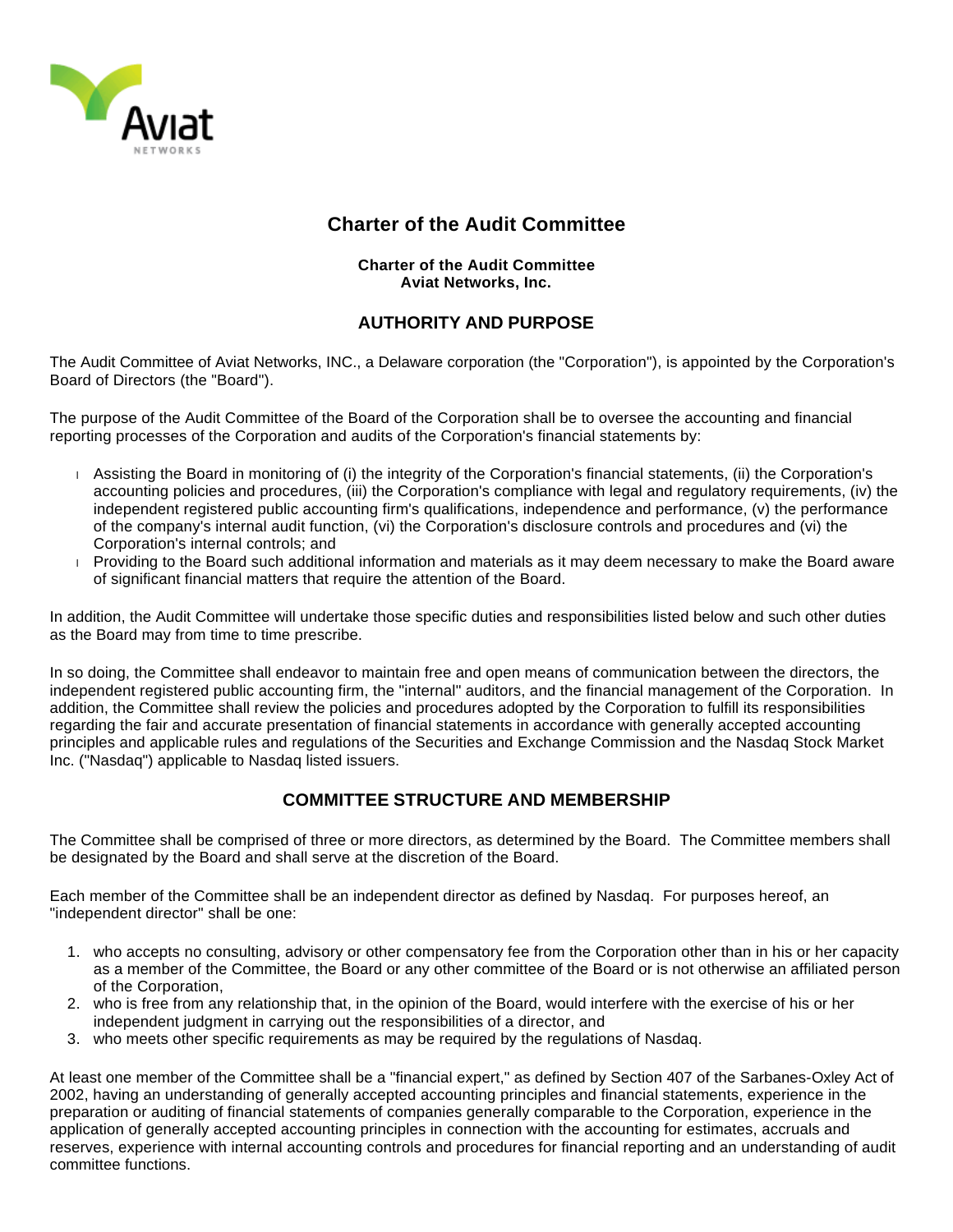Each member of the Committee shall be able to read and understand fundamental financial statements in accordance with the rules of Nasdaq applicable to Nasdaq listed issuers. At least one member shall have past employment experience in finance or accounting, a professional certification in accounting or other comparable experience or background that results in the individual's possessing the requisite financial sophistication, including a current or past position as a chief executive or financial officer or other senior officer with financial oversight responsibilities.

#### **POWERS**

The Committee has the power to conduct or authorize investigations into any matters within the Committee's scope of responsibilities. The Committee is empowered to engage independent counsel, accountants or others as it determines necessary to carry out its duties. While the Committee has the responsibilities and powers set forth in this Charter, it is not the duty of the Committee to plan or conduct audits or to determine that the Corporation's financial statements are complete and accurate and are in accordance with generally accepted accounting principles. Those tasks are the responsibility of management and the independent registered public accounting firm. The Board and the Committee are in place to represent the Corporation's stockholders. Accordingly, the independent auditor is ultimately accountable to the Board and the Committee.

The Corporation shall provide the Committee with the appropriate funding, as determined by the Committee in its capacity as a committee of the Board, for the payments of: (1) compensation to any registered public accounting firm engaged for the purpose of preparing or issuing an audit report or performing other audit, review or attest services for the Corporation; (2) compensation to any independent advisers retained by the Committee in carrying out its duties; and (3) ordinary administrative expenses of the Committee that are necessary and appropriate in carrying out its duties.

### **RESPONSIBILITIES**

With respect to the Corporation's independent registered public accounting firm:

- a. The Committee is responsible for the appointment, compensation and oversight of the work of the Corporation's independent registered public accounting firm. The Committee shall pre-approve all audit and audit-related services (including the provision of comfort letters) and non-audit services provided by the independent registered public accounting firm to the Corporation, other than as may be allowed by applicable law. The Committee may delegate to one or more designated Committee members the authority to grant pre-approvals required by the foregoing sentence. The decisions of any Committee member to whom authority is delegated hereunder shall be presented to the Committee at each of its scheduled meetings. The independent registered public accounting firm shall be ultimately accountable to the Board and to the Committee as representatives of the Corporation's stockholders.
- b. The Committee will review the independence of the independent registered public accounting firm and will actively engage the auditors in a dialogue with respect to any disclosed relationships or services that may impact the objectivity and/or independence of the auditors, including a review of management consulting services, tax services, other services and related fees provided by the independent registered public accounting firm. The Committee will require the independent registered public accounting firm at least annually to provide a formal written statement delineating all relationships between the independent auditors and the Corporation consistent with the rules of Nasdaq applicable to Nasdaq listed issuers and request information from the independent registered public accounting firm and management to determine the presence of any conflict of interest. The Committee will report to the Board on its review of the auditor's independence and recommend any required actions as a result of such review.

In addition, the Committee will:

- 1. Review this Charter annually.
- 2. Review and concur with management on the scope and responsibilities of the internal audit program and on the appointment of the individual or firm serving in such capacity.
- 3. Review and discuss with management and the independent registered public accounting firm, before release, the audited financial statements be included in the Corporation's Quarterly Report in Form 10-Q and the Annual Report in Form 10 K. Review and discuss with management, before release, the Management's Discussion and Analysis to be included in the Corporation's Quarterly Report in Form 10-Q and the Annual Report in Form 10-K. Recommend to the Board whether or not the audited financial statements should be included in the Corporation's Annual Report on Form 10-K.
- 4. Review and discuss with management and the independent registered public accounting firm, before release, the unaudited financial results in the Corporation's quarterly earnings release and the quarterly report on Form 10-Q.
- 5. In consultation with the independent registered public accounting firm, and management, consider and review at the completion of the annual examinations and such other times as the Committee may deem appropriate:
	- a. The Corporation's annual financial statements and related notes.